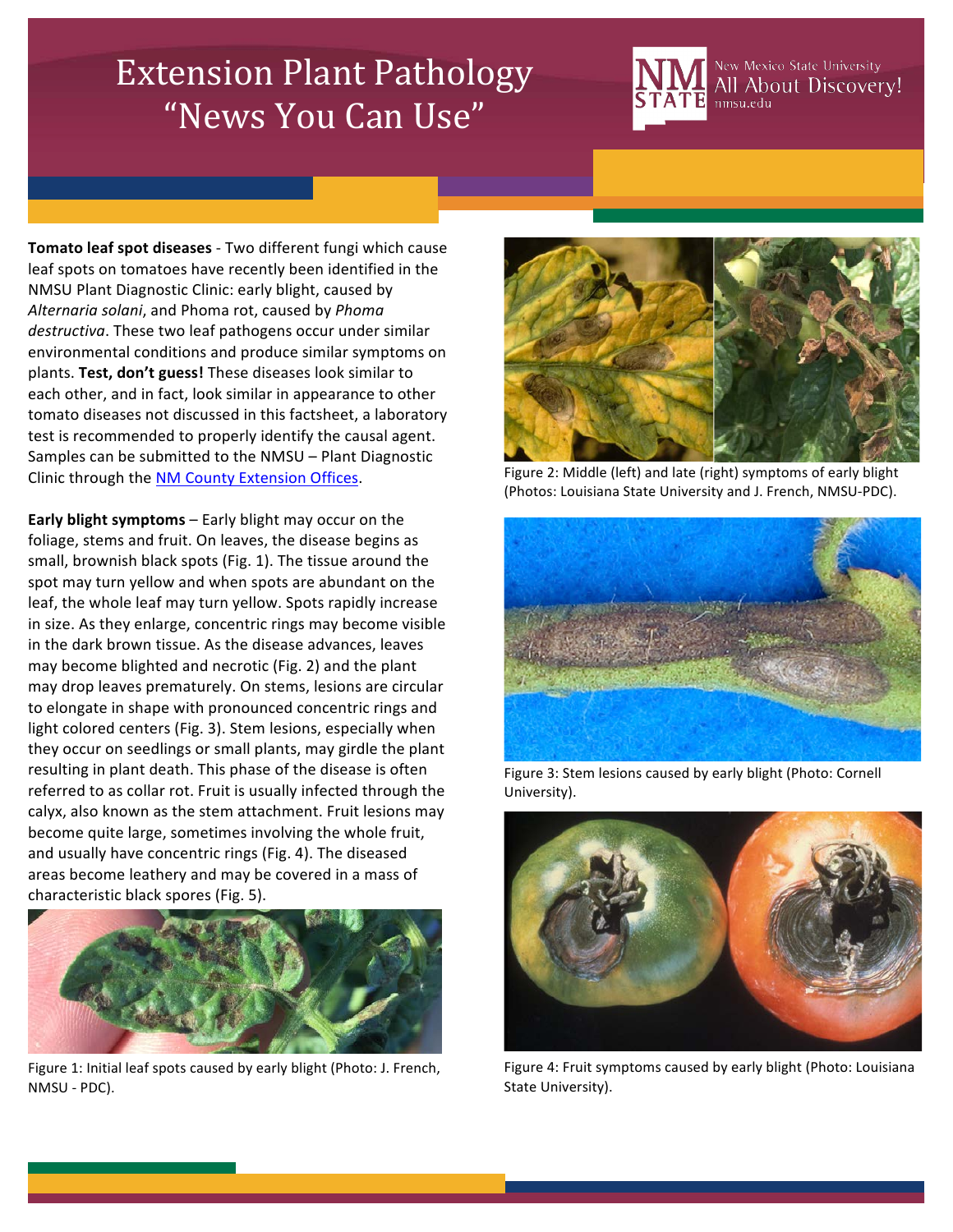

Figure 5: Characteristic, long beaked, spores of Alternaria solani, the causal agent of early blight (Photo: J. French, NMSU-PDC).

**Phoma rot symptoms** – Phoma rot may also occur on the leaves, stems and fruit. On leaves, irregularly shaped, sunken lesions develop on both the upper and lower leaf surfaces (Fig.6). As the lesions expand, they become 'zonate' (an appearance of concentric rings) (Fig. 7).



Figure 6: Initial leaf spots caused by Phoma rot (Photo: N. Goldberg, NMSU-PDC).

The tissue around the lesions may become yellow or necrotic. Over time, lesions may grow together resulting in leaf blight (Fig. 8) and premature defoliation. Pycnidia embedded in the leaf lesions are visible with a dissecting microscope (Fig. 9A) and may be visible with a good hand lens. These round to egg shaped fruiting bodies contain numerous single celled spores (Fig. 9B), which serve as inoculum for new infections.



Figure 7: Zonate lesion on a tomato leaf infected with Phoma rot (Photo: N. Goldberg, NMSU-PDC).



Figure 8: Blight developing on leaves infected by Phoma rot (Photo: N. Goldberg, NMSU-PDC).



Figure 9: Pycnidia embedded in plant tissue (A) and pycnidia with single celled spores (B) (Photo: N. Goldberg, NMSU-PDC).